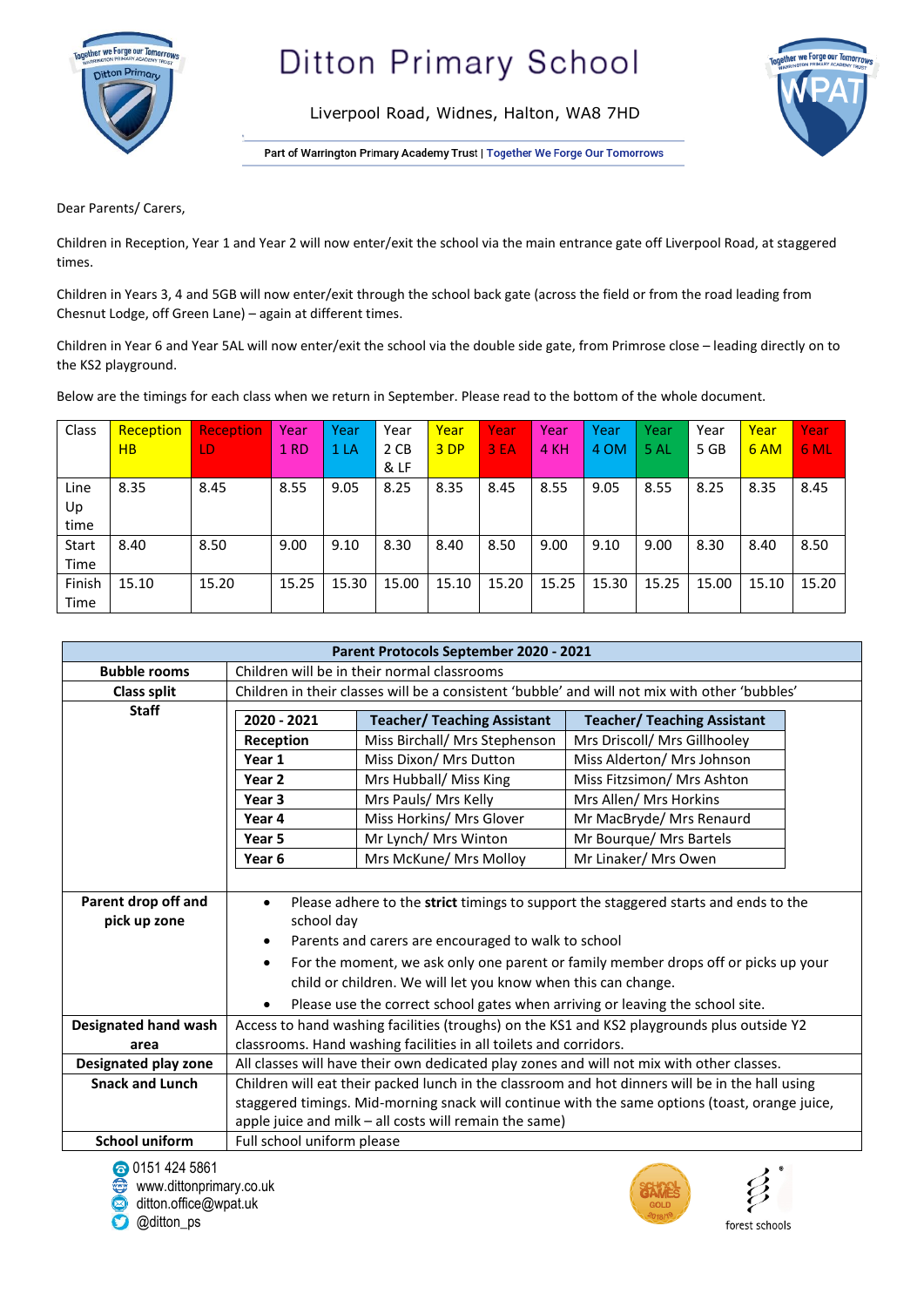

Liverpool Road, Widnes, Halton, WA8 7HD



Part of Warrington Primary Academy Trust | Together We Forge Our Tomorrows

### **Promoting good handwashing at home and in school**

As mentioned above handwashing is a key way to minimise indirect transmission. We would encourage both home and school handwashing to follow these steps:

Step 1: Wet hands with safe running water

Step 2: Apply enough soap to cover wet hands

Step 3: Scrub all surfaces of the hands – including backs of hands, between fingers and under nails – for at least 20 seconds

Step 4: Rinse thoroughly with running water

Step 5: Dry hands with a clean, dry cloth or single-use towel

Wash your hands often, especially before and after eating; after blowing your nose, coughing, or sneezing; going to the bathroom, toilets and whenever your hands are visibly dirty. If soap and water are not readily available, use an alcohol-based hand sanitizer with at least 60% alcohol. Always wash hands with soap and water, if hands are visibly dirty.

#### **Helping your children cope with stress**

Children may respond to stress in different ways. Common responses include having difficulties sleeping, bedwetting, having pain in the stomach or head, and being anxious, withdrawn, angry, clingy or afraid to be left alone. Respond to children's reactions in a supportive way and explain to them that these are normal reactions to an abnormal situation. Listen to their concerns and take time to comfort them and give them affection, reassure them they're safe and praise them frequently.

If possible, create opportunities for children to play and relax. Keep regular routines as much as possible, especially before they go to sleep. Provide age-appropriate facts about what has happened, explain what is going on and give them clear examples on what they can do to help protect themselves and others from infection. Share information about what could happen in a reassuring way.

There are many activities on our school website to support this.

If you have any questions or queries please contact the school office to discuss this further with Mrs Campbell and Mr Jones.

**c**0151 424 5861 www.dittonprimary.co.uk ditton.office@wpat.uk @ditton\_ps

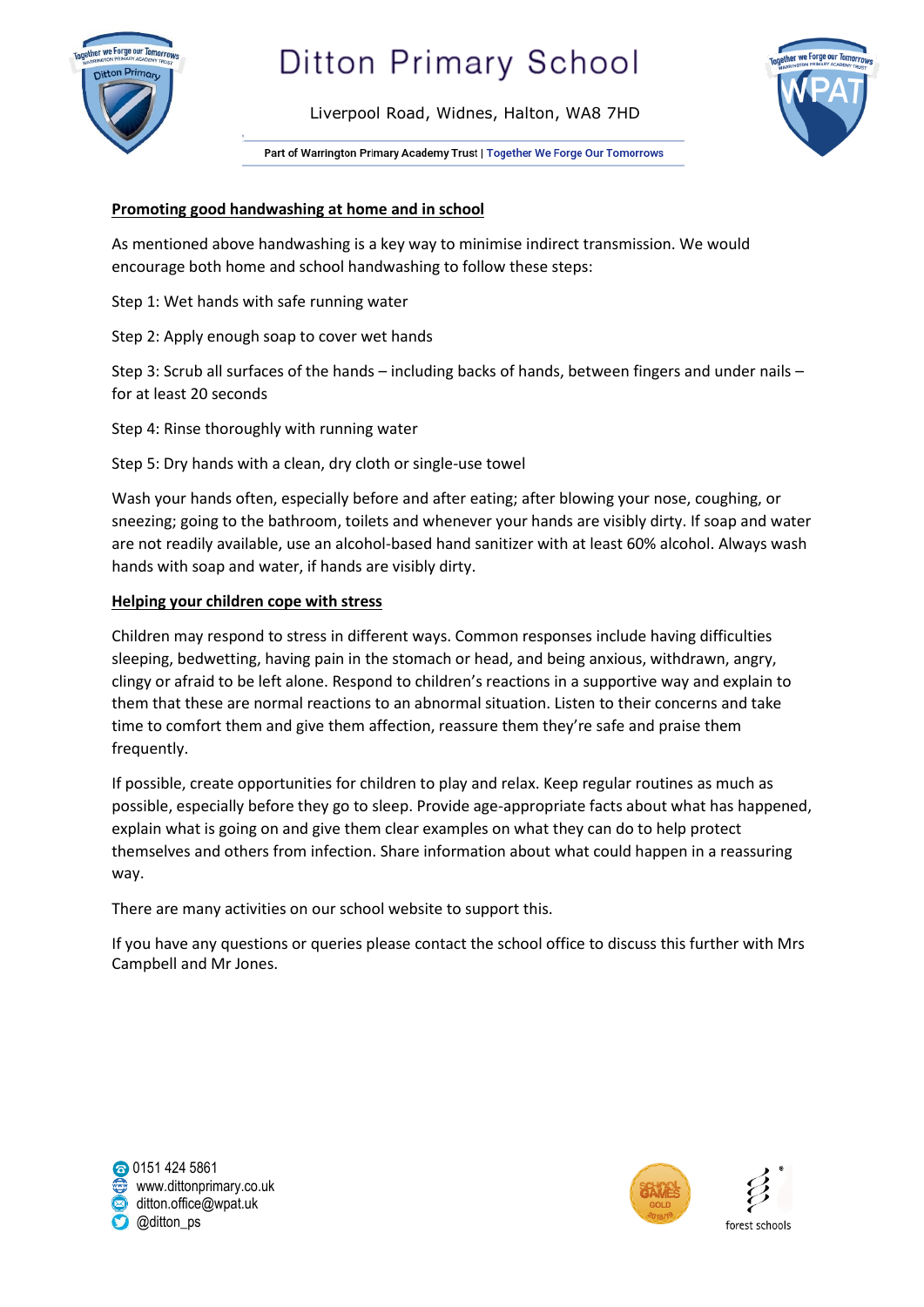

Liverpool Road, Widnes, Halton, WA8 7HD



Part of Warrington Primary Academy Trust | Together We Forge Our Tomorrows

Below are the line-up areas for your child's return to school in September. Please use these areas to wait with your child to drop off in the morning and also to wait for them at the end of the day, referring to the timings for each class on the first page of this letter.

> -200 **Ditton Primary S**

**Year 6 and Year 5 AL (the yellow box indicates the entrance/exit point)**

**Year 5GB, Year 4 and Year 3 (the yellow box indicates the entrance/exit point)**



0151424 5861 www.dittonprimary.co.uk<br>a ditton office@wpat uk ditton.office@wpat.uk **O**@ditton\_ps